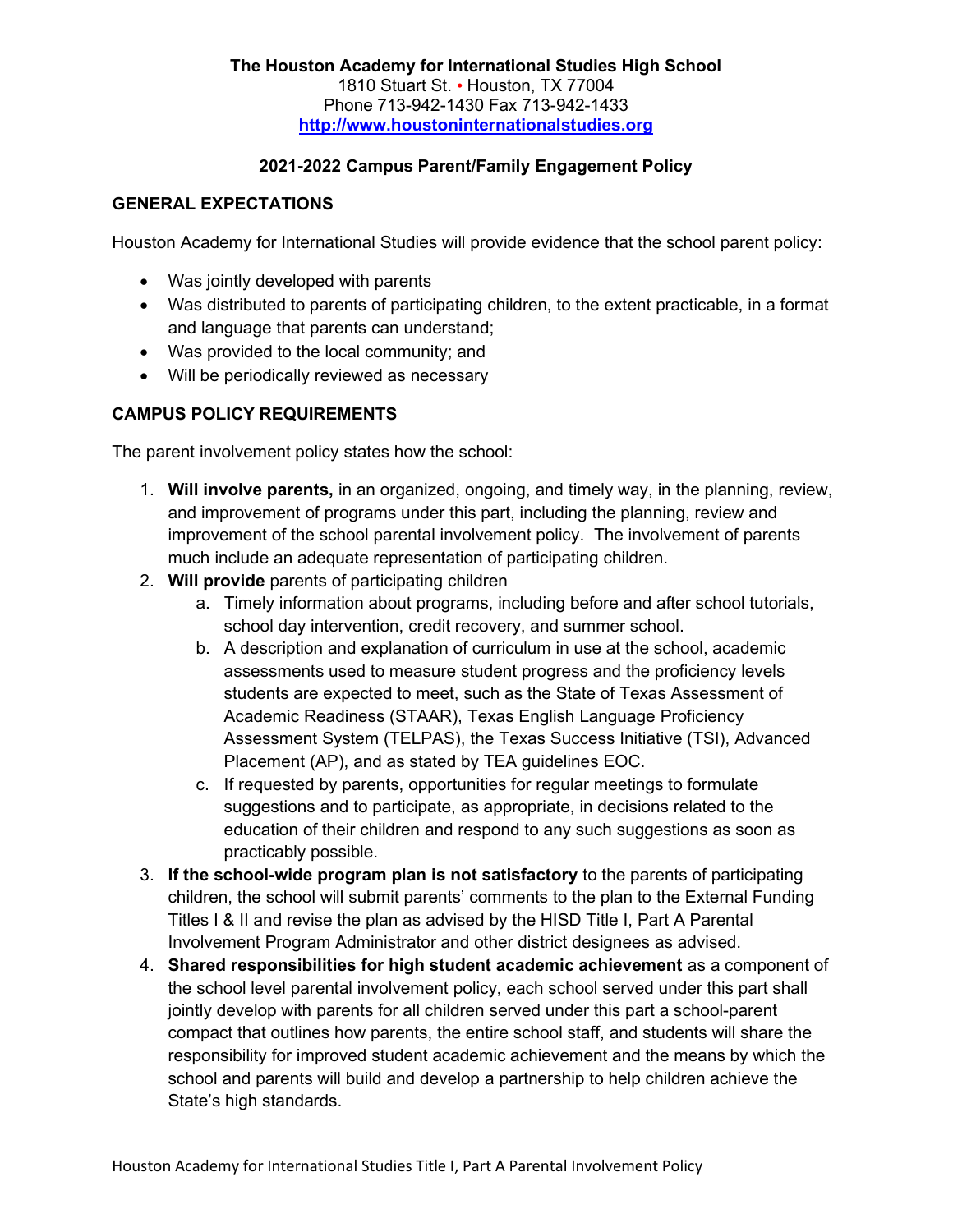#### The Houston Academy for International Studies High School 1810 Stuart St. • Houston, TX 77004 Phone 713-942-1430 Fax 713-942-1433 http://www.houstoninternationalstudies.org

- a. Such a compact shall:
	- i. Describe Houston Academic for International Studies' responsibility to provide high-quality curriculum and instruction in a support and effective learning environment that enables the children served under this part to meet the State's student academic achievement standards (STAAR);
	- ii. Ways in which parents will be responsible for supporting their children's learning, such as monitoring attendance, homework completion, and television watching; volunteering in their child's classroom;
	- iii. Ways in which parent will participate, as appropriate, in decisions relating to the education of their children and positive use of extracurricular time.
	- iv. Address the importance of communication between teachers and parents on an ongoing basis through, at a minimum-
		- 1. Parent-teacher conferences, at least annually, during which the compact shall be discussed as the compact related to the individual child's academic achievement;
		- 2. Frequent reports to parents of their children's progress;
		- 3. Reasonable access to staff, opportunities to volunteer and participate in their child's class, and observation of classroom activities.
	- v. The School-Parent compact for the 2021-2022 school year was distributed on Thursday, September 2, 2021 on our website and presented during our Open House due to COVID-19 school precautions.
	- vi. Title I Meetings
		- 1. September 2, 2021
		- 2. September 22, 2021
		- 3. October 5, 2021
		- 4. October 21, 2021
		- 5. February 2, 2022
		- 6. March 24, 2022
		- 7. March 30, 2022
		- 8. April 7, 2022
- 5. Building Capacity for involvement- To ensure effective involvement of parents and to support a partnership among the school, parents, and community to improve student academic achievement, the campus will build the schools' and parents' capacity for strong parental involvement by implementing the REQUIRED POLICY ACTIVITIES, for Houston Academy for International Studies:
	- a. Will assist parents of the children being served in understating the TEKS, STAAR, and the district's and school's assessments, and how to monitor a